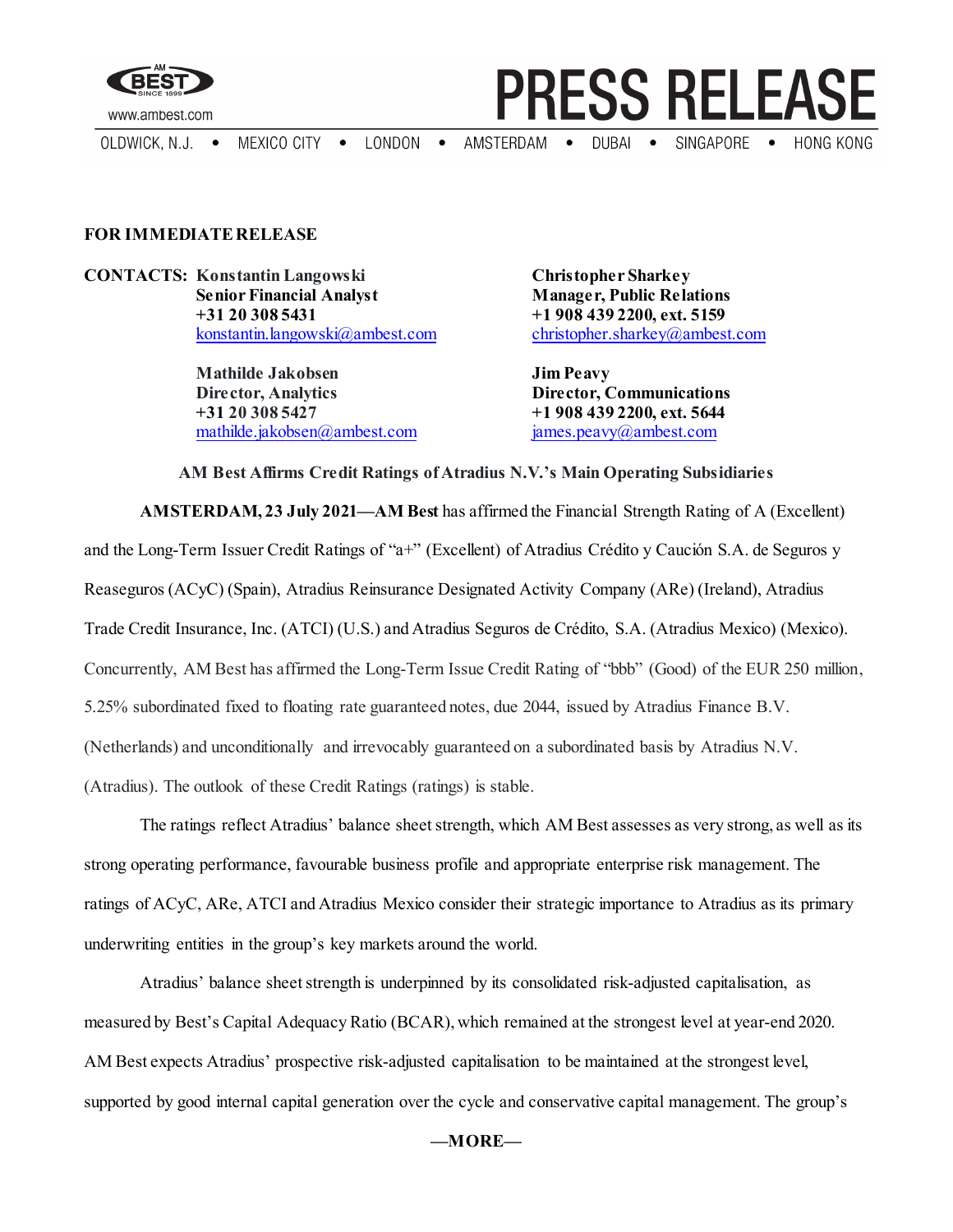

OLDWICK, N.J. .

MEXICO CITY

 $\bullet$ 

LONDON • AMSTERDAM . DUBAI . SINGAPORE •

**PRESS RELEASE** 

**HONG KONG** 

**—2—**

balance sheet strength also benefits from a good liquidity profile and a relatively conservative investment portfolio. An offsetting factor is the group's relatively high dependence on reinsurance, although the associated risk is mitigated partially through the use of a well-diversified panel of reinsurance counterparties of excellent credit quality.

Atradius' strong operating performance assessment is supported by a 10-year (2011-2020) weighted average return on equity and combined ratio of 10% and 77%, respectively (as calculated by AM Best), supported by several years of relatively benign claims experience. Despite the deteriorating economic conditions, the company reported a robust technical result for 2020 with a net combined ratio of 90% (2019: 70%). The deterioration in combined ratio reflects the company's prudent claims reserving in light of the prolonged economic disruptions related to the impact of the COVID-19 pandemic. AM Best believes that Atradius' strong underwriting expertise and exposure management, together with its ability to take prompt risk-mitigating actions on non-performing business, will allow it to maintain a strong performance record over the cycle.

Atradius benefits from a leading position in the global credit insurance market. Although the group is largely a monoline insurer, its exposures are well-diversified by geography and industry. Atradius' favourable business profile is underpinned by its good access to key markets as a result of the group's strong global franchise and comprehensive network of agents.

**This press release relates to Credit Ratings that have been published on AM Best's website. For all rating information relating to the release and pertinent disclosures, including details of the office responsible for issuing each of the individual ratings referenced in this release, please see AM Best'[s Recent](http://ratings.ambest.com/ratingeventdisclosures.aspx)  [Rating Activity](http://ratings.ambest.com/ratingeventdisclosures.aspx) web page. For additional information regarding the use and limitations of Credit Rating opinions, please vie[w Guide to Best's Credit Ratings.](http://www3.ambest.com/ambv/ratingmethodology/OpenPDF.aspx?ri=1368) For information on the proper use of Best's Credit**